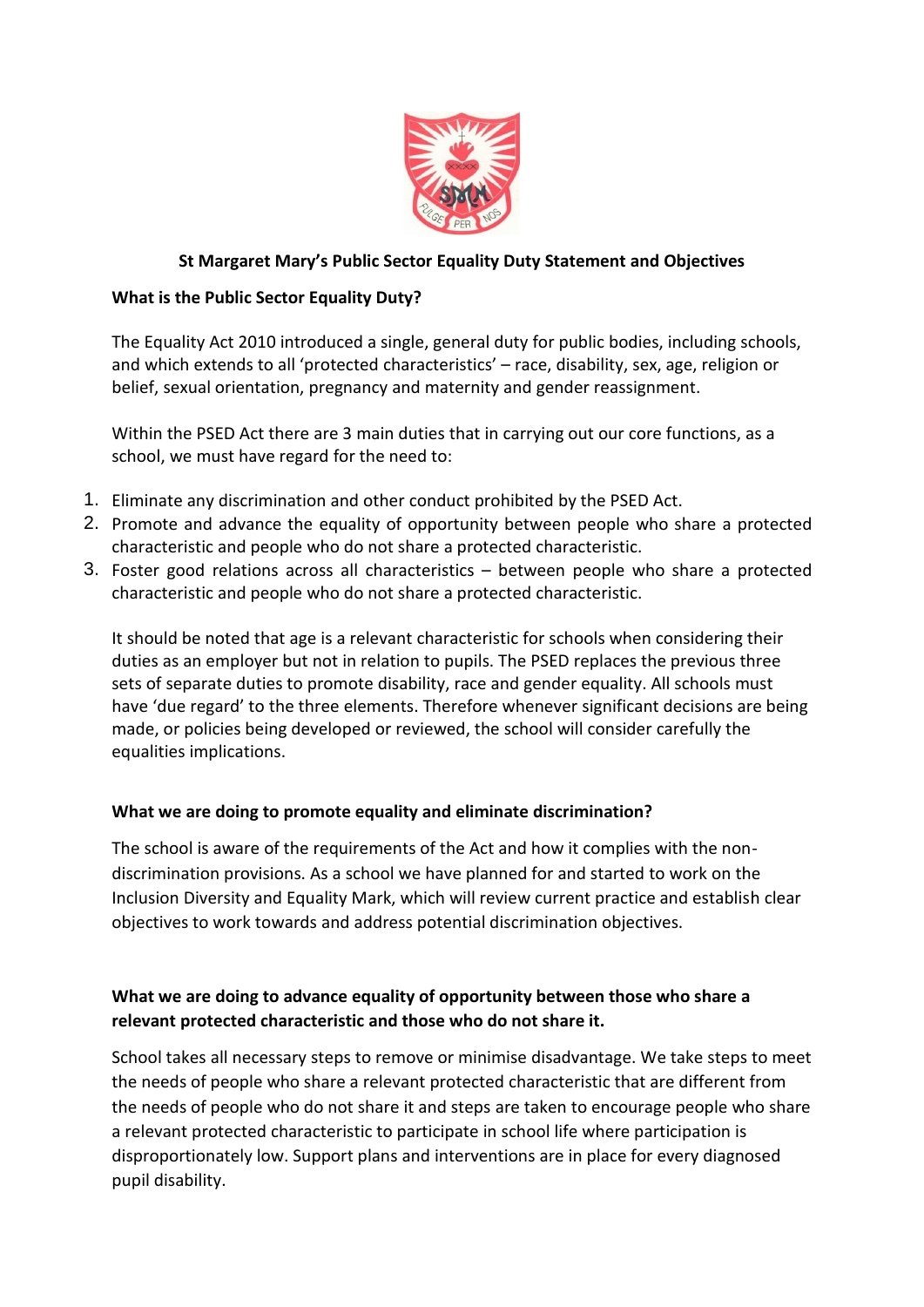# **What we are doing to foster good relations across all protected characteristics.**

St Margaret Mary's is a vibrant, inclusive and diverse community. Our school mission statement, from which all policies and behaviours are rooted is underpinned by the acceptance that we are all equal and that everyone at St Margaret Mary's is special and valued.

All curriculum intents and policies are rooted in our Mission Statement, promoting '**tolerance, trust, acceptance, good humour and enjoyment'**. The behaviour and antibullying policies provide an anchor in ensuring that equality and fairness is promoted for and by all pupils and staff.

# **How do St Margaret Mary's comply with the Public Sector Equality Duty?**

The school has a range of policies which make explicit the school's commitment to actively promoting equality of opportunity for all members of the community. The main policies dealing with equality of opportunity are:

SEND Policy Behaviour and Anti-Bullying Policy Accessibility Plan Equality Policy

St Margaret Mary's is fully committed to inclusion for all. The School Mission Statement celebrates the differences and uniqueness of all, highlighting: 'Everyone at St Margaret Mary's is **special**. We feel happy and **safe**. We are **encouraged to value ourselves and each other** in an atmosphere of **trust**, good humour, **acceptance** and enjoyment.'

The school prides itself on working in partnership through staff, parents, governors and pupils to ensure the best possible achievement and experience for everyone. We celebrate and encourage individual differences and uniqueness.

At St Margaret Mary's we promote and celebrate diversity and difference through our mission, our curriculum and planned opportunities that take into account local, national and worldwide awareness. Our carefully planned and personalised curriculum takes into account the needs of all. Our pupils, parents and staff have the opportunity to work with a Caritas Social Worker on a weekly basis, who supports their needs and celebrates their uniqueness.

However, the school is far from complacent and remains focused upon ensuring that its response to the PSED is significant and effective in each of the three main elements.

### **1. Eliminate discrimination and advance equality of opportunity**

St Margaret Mary's is committed to promoting and advancing equality of opportunity between people who share a protected characteristic and people who do not share a protected characteristic. We have a range of approaches in place to ensure that this happens such as:

 School regularly monitoring and evaluating the attainment and progress of all pupils, looking at the performance of particular groups who share a protected characteristic to compare their performance with those who do not share a protected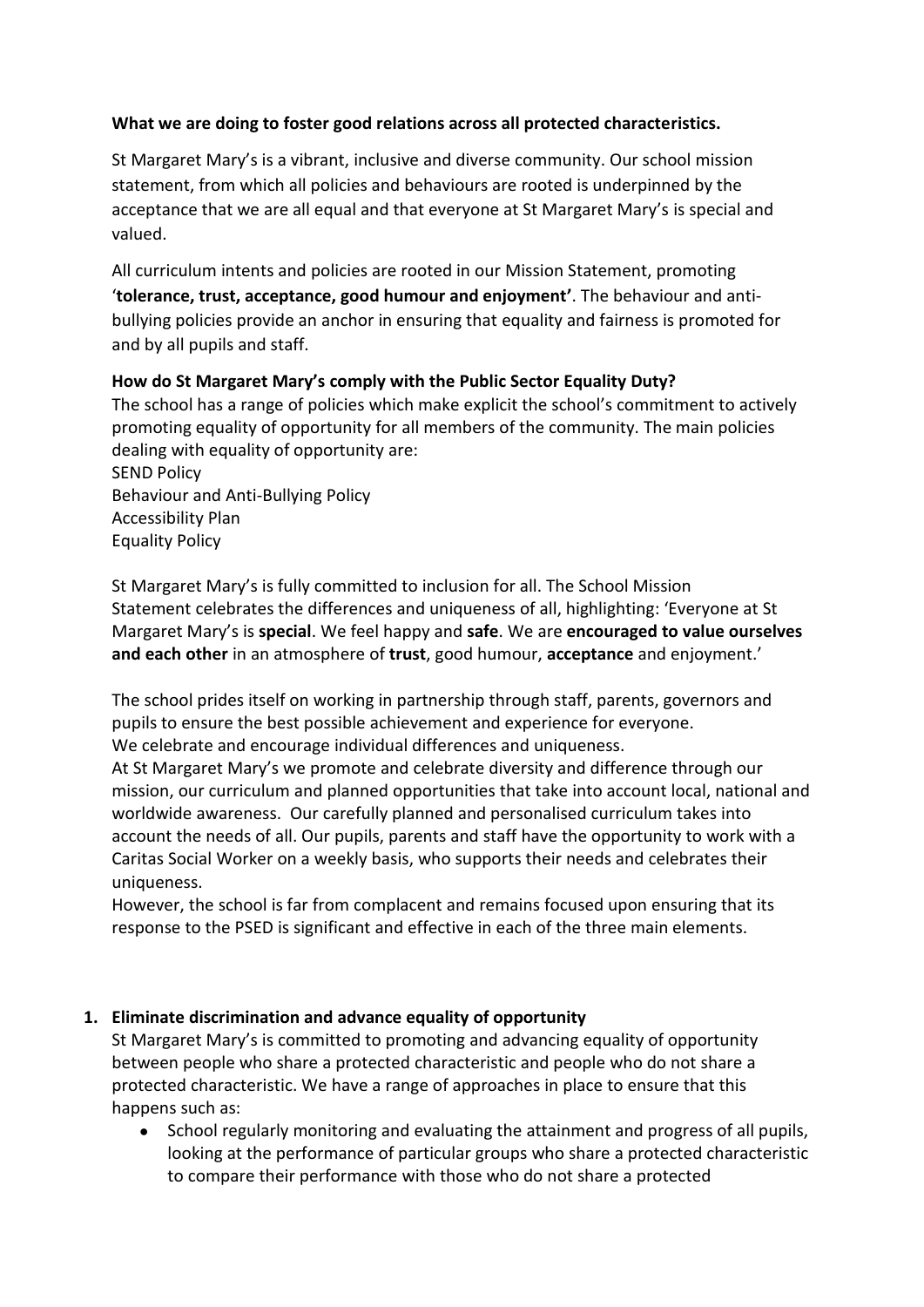characteristic. From this interventions are then planned and implemented in order to close any gaps in performance.

- Close tracking of all pupil outcomes takes place, with the school intervening where it identifies underachievement, low attainment or concerns about specific groups or individuals.
- Monitoring and evaluation, and the analysis of data, takes place across the school and is used within the improvement cycle at each Key Stage. Assessment data leads to judgments for key areas of improvement and development.

### **Examples of practice which advances equality of opportunity:**

At St Margaret Mary's we work in close partnership with outside agencies to support families and individual pupils. We have our own school-based social worker who works with a number of pupils, families and staff. Pupils with SEND, including those with medical needs, are fully supported by our SENDCo, Inclusion team, School Health and where needed external specialist professionals including physiotherapists, speech and language etc...

Our effective relationships with parents and families of our vulnerable pupils highlights the support that they feel from school.

We have established effective links with our local nurseries, childcare providers, high schools and special schools, which ensures that transition into Early Years and Year 7 runs smoothly. We use the resources of the Manchester Safeguarding Children Board and Child Adolescent Mental Health Service (CAMHS) for pupils who need this type of professional, expert support.

Pupil needs are effectively identified and their learning is provided for, not only in routine differentiation but specifically according to individual need. Staff are identified to attend training and courses, as well as given specific duties and involvement to support equality for all.

### **2**. **Foster good relations across all characteristics**

St Margaret Mary's adopts a wide range of approaches to foster good relations across all characteristics. This is in a variety of ways through the curriculum, assemblies, collective worship and local, national and global themes.

Some examples of ways in which this occurs at St Margaret Mary's are:

- Participating in fund raising for many charities supporting local, national and global issues. These are understood and supported by children, parents and staff.
- Our school curriculum develops our pupils' awareness of different countries and cultures.
- Our assemblies and theme weeks promote diversity and inclusivity.

At our most recent Section 48 Diocesan RE inspection it was recognised that:

**"Pupils from an early age are taught to be compassionate towards others and to respond to the demands of Catholic Social Teaching. They respond to local, national and global issues and are confident to talk about their role in society."**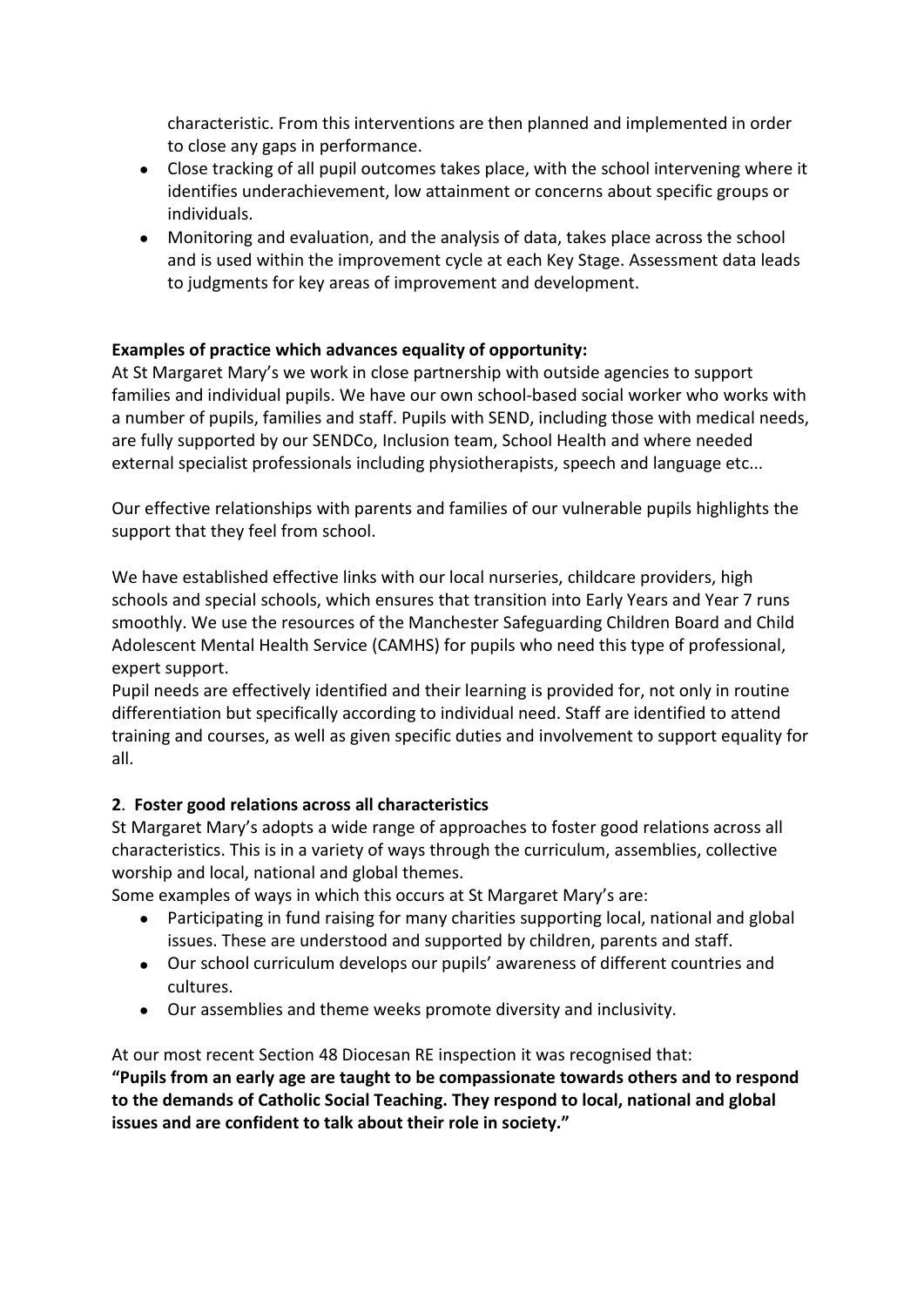At St Margaret Mary's we feel every person feels valued, respected and safe. Our governors demonstrate a high level of engagement with the school including in areas such as Health and Safety, Social, Moral, Spiritual and Cultural development, SEND and Equality. They are committed to and concern themselves with the inclusive nature of our school, the well-being of staff and pupils and with key areas such as attendance and behaviour. Our Governing Body continue to focus on the needs of our most vulnerable pupils.

Our effective partnerships with local schools contributes to our inclusive outlook. We work with the St Matthew's Partnership of schools, the Manchester Catholic partnership, The Saints School Network and St Helens Teaching School Alliance. In doing so our children have access to a range of opportunities, activities and competitions that span the whole curriculum. They are able to interact with pupils from other schools, visit other schools and bring the impact of this, back into their own classrooms and life-experiences. In turn our staff are fully equipped to provide the very best curriculum opportunities and inclusive practices for all of our children.

### **St Margaret Mary's Primary School Equality Objectives**

Under the Public Sector Equality Duty (PSED) the school is required to set Equality Objectives. Our published information will be updated annually and objectives published at least once every four years.

Our objectives are specific, measurable and achievable. They relate to people with protected characteristics and cross reference the three strands of the general duty.

**Objective 1:** To narrow the gap between the progress made by 'all' children and that made by 'groups' of children such as those covered under protected characteristics and Pupil Premium [See protected characteristics definitions].

**Objective 2:** To ensure that staff training, development and induction includes raising awareness of, and staff understanding their responsibilities, under the Equality Act and Public Sector Equality Duty.

**Objective 3**: To ensure that future reviews of all school policies include information about, and links to the Public Sector Equality Duty. In order to eliminate discrimination future school policies will be created to ensure that where relevant the importance of avoiding discrimination, victimisation or harassment is expressly noted. Where policies already exist a series of reviews and updates will ensure that they are amended to reflect this.

**Objective 4:** To educate our pupils and wider school community to ensure a robust, zero tolerance approach to the use of homophobic, biphobic, transphobic, sexist, racist and other discriminative language in the school.

The Governing Body regularly review existing provision, including the Accessibility Plan and Equal Opportunities Policy. The Governing Body will ensure the school's equality objectives